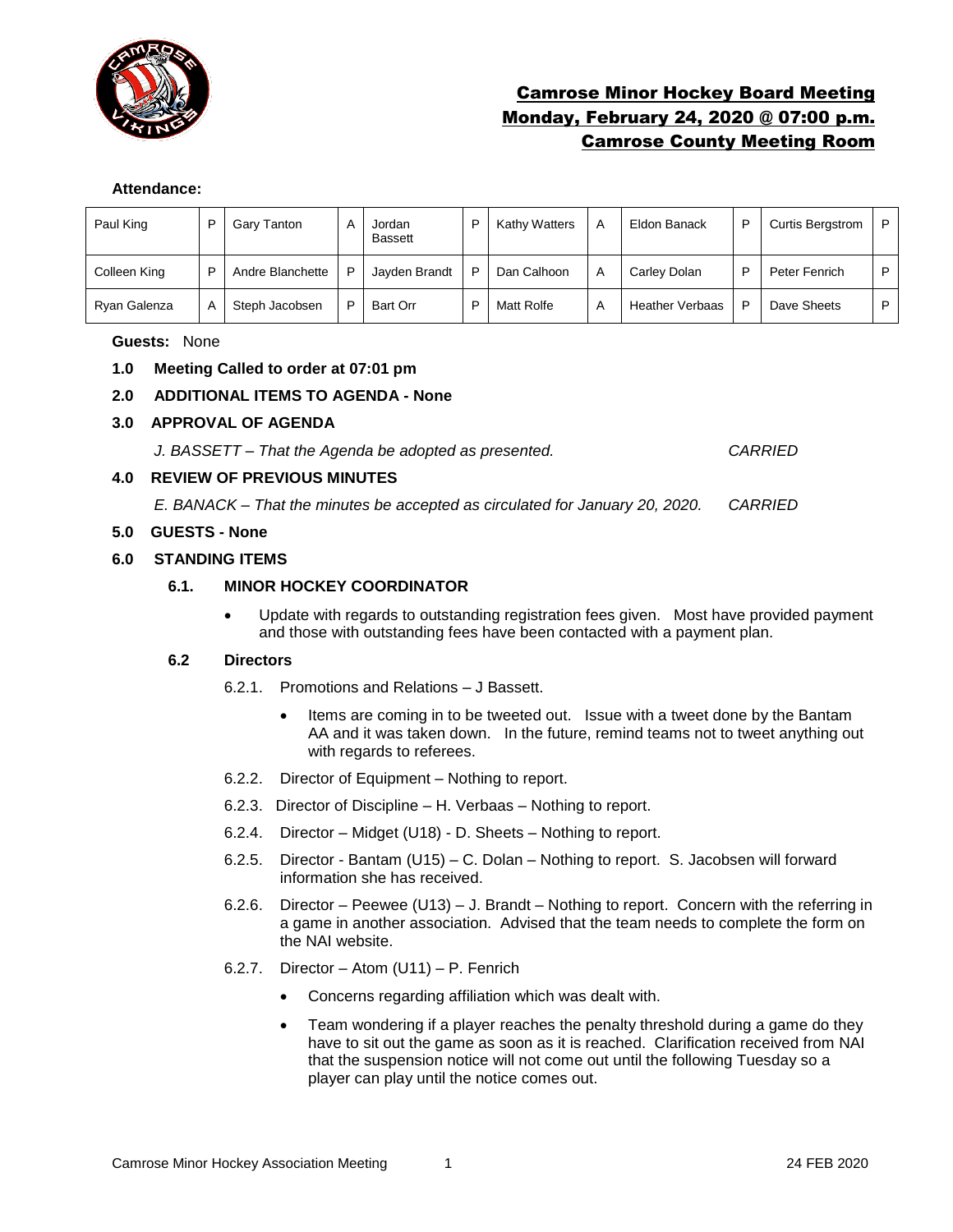- 6.2.8. Director Intro to Hockey (U9, U7) H. Verbaas and A. Blanchette
	- Year end schedule completed and lots of activities have been planned for teams that are participating.
- 6.2.9. Director of Female Hockey E. Banack
	- Playoff schedules had changed just as teams were completing regular league play.

6.2.10. RIC – M Rolfe – Not present.

# **7.0 OLD BUSINESS**

### **7.1 Update – Appeal – Midget A to NAI and Hockey Alberta**

• P. King updated all the board members as to appeal that went to NAI with regards to eliminating our Midget A team from playoffs due to penalty minutes. NAI declined the appeal and it was then sent on to Hockey Alberta. Hearing was heard on February  $15<sup>th</sup>$ with no word yet from Hockey Alberta.

NOTE: Appeal results received on Tuesday, January 26<sup>th</sup> and Midget A won their appeal to be able to partake in playoffs.

### **7.2 Provincial Update**

- Atom AA will be representing out zone at the Atom AA Minor Provincials. Peewee Wildcats are still in provincial playoffs.
- **7.3 Tim Green – Attendance at Camps –** Pending review until after the season is completed.

### **8.0 NEW BUSINESS**

- **8.1** Dressing Room Charges to Midget AA
	- Board members made aware of the charges for the current dressing room which is \$2660.00. Midget AA charged 2000.00 as they have full use of the two rooms and Camrose Minor Hockey stores their try out jerseys and unused jerseys in the area and thus they cover the \$660.00. Lease is up but board in agreement with the current charges.
- **8.2** Third Jersey Request Midget AA
	- Review of the request from the Midget AA team completed.

*P. Fenrich – that P. King send a letter to the Midget AA team outlining our current policy on third jersey purchase, usage and not to put hardship on the parent group.* 

**8.3** Peewee AA – Request to help in box for following times (One person only required) Thursday, March 5 at 1:00 PM in Border Saturday, March 7 at 4:30 PM in Border Sunday, March 8 at 9:00 AM in Max

Anyone that can volunteer, please contact Dave Sheets or Garth Rapson.

**8.4** Survey Questions for end of Season

*S. Jacobsen – That we put a feedback form onto the website for parents to complete if they so wish.* 

- Will look at a separate feedback survey for the Novice Group. H. Verbaas to forward questions on to C. King.
- **8.5** First Shift Request from Hockey Alberta to host in Camrose

*D. Sheets – that P. King email Hockey Alberta and advise that we are not interested at this time.* 

.